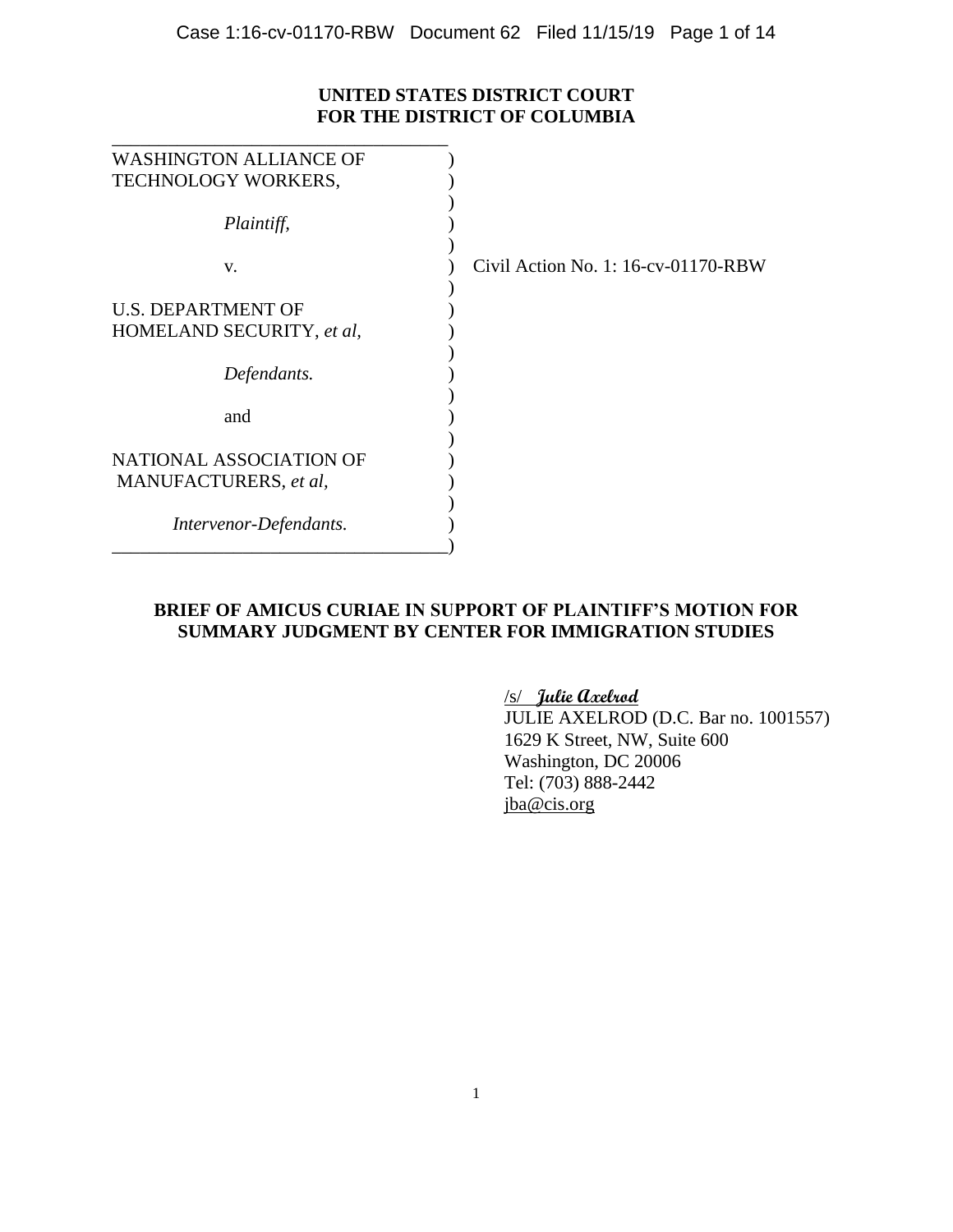### **INTEREST OF AMICUS CURIAE**

The Center for Immigration Studies (CIS) is a 34-year-old, independent, nonprofit, nonpartisan research organization that has been recognized by the Internal Revenue Service as a tax-exempt educational organization. The mission of CIS is to provide to immigration policymakers, the academic community, news media and concerned citizens with reliable information about the social, economic, environmental, security and fiscal consequences of all kinds of international migration, temporary and permanent, legal and illegal. On more than 130 occasions, CIS has been invited by Congressional Committees to provide expert testimony on a wide variety of immigration policy matters, including those pertaining to foreign worker programs.

CIS's policy experts on foreign worker programs include David North, who has been working with such matters on and off for sixty years, and whose policy expertise CIS offers in this amicus brief in order to inform the court of the policy context of the Optional Practical Training (OPT) Program at issue in this case. This brief will particularly emphasize the negative effects of the OPT program on American workers as well as the fiscal health of the nation's Social Security, Medicare, and Unemployment Trust Funds. Mr. North has worked full-time with CIS for the last ten years, and prior to that had worked both as a civil servant and as a political appointee on these subjects with the White House, the U.S. Departments of Labor and Interior, and the State of New Jersey. He has also consulted for the governments of Australia and Haiti, primarily on foreign worker issues, particularly the OPT program. <sup>1</sup> Mr. North has also

l

 $1$  Mr. North's first migration study, supported by the U.S. Labor Department and published by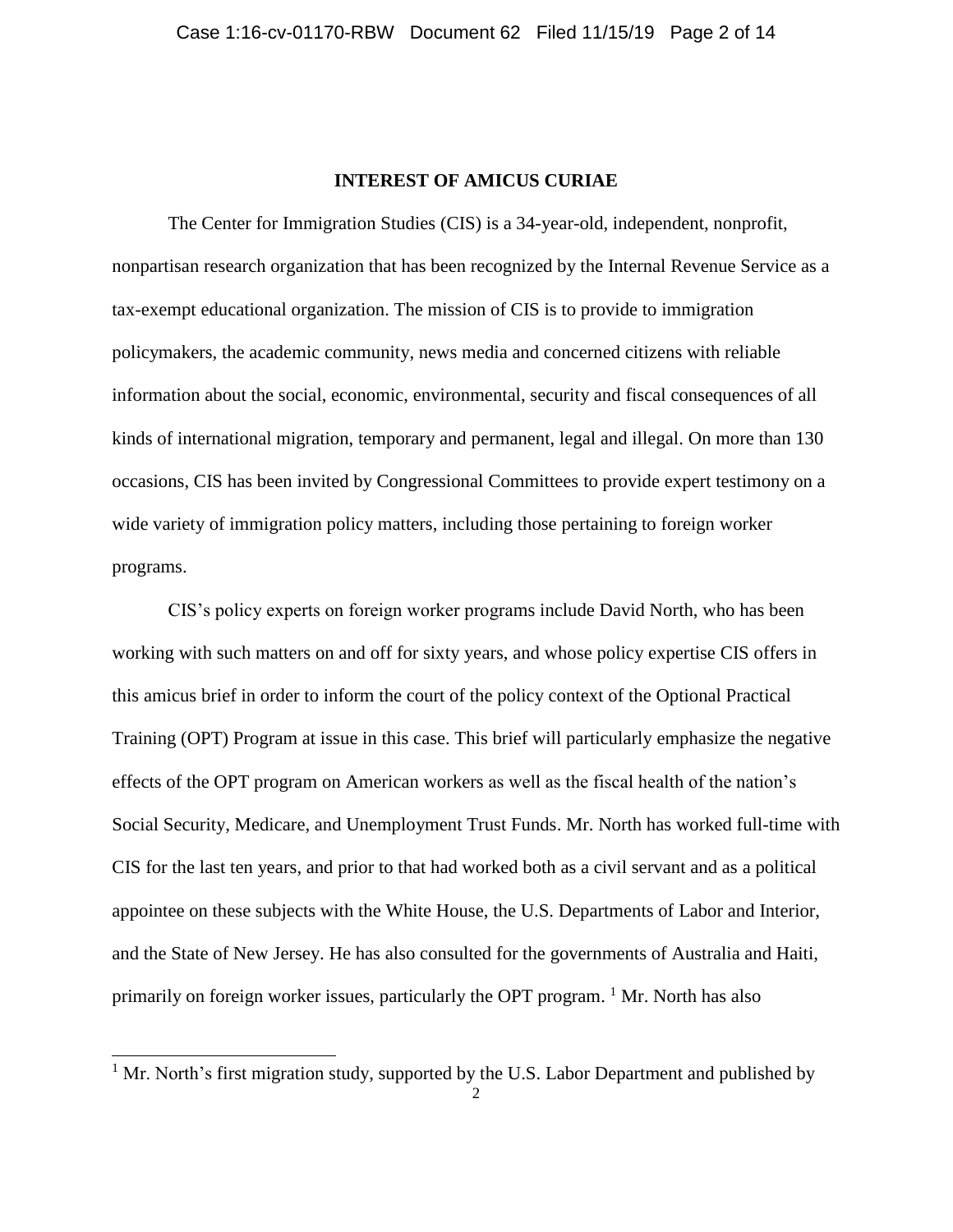### Case 1:16-cv-01170-RBW Document 62 Filed 11/15/19 Page 3 of 14

conducted research on migration related issues for the Ford, Sloan. and Rockefeller Foundations, and for the U.S. Departments of State, Justice, Labor, Agriculture, and Health and Human Services. David North and others at CIS have regularly published data on the OPT program in order to show the public how the program permits the subsidized shouldering aside of hundreds of thousands of U.S. college graduates by foreign nationals each year. In many cases the OPT program also leads its beneficiaries to continued temporary employment and often permanent residence in this country, which CIS has also researched and documented. This information is not widely available nor easily obtainable from government statistics. CIS wishes to share the information it has taken many years to gather and publish on the true nature of the OPT program with the Court as it weighs the merits of this case.

CIS has a continuing interest preventing the labor markets from being flooded with workers, displacing U.S. workers, needlessly loosening the labor supply-demand equation, and lowering wages for legal, permanent U.S. residents, which the outcome of this case will influence.

the long-since disbanded Senate Subcommittee on Migratory Labor of the U.S. Senate Committee on Labor and Public Welfare was entitled "The Border Crossers: People who live in Mexico and work in the United States", came out in 1970. See [https://eric.ed.gov/?id=ED051362]. Dozens of other reports by Mr. North followed.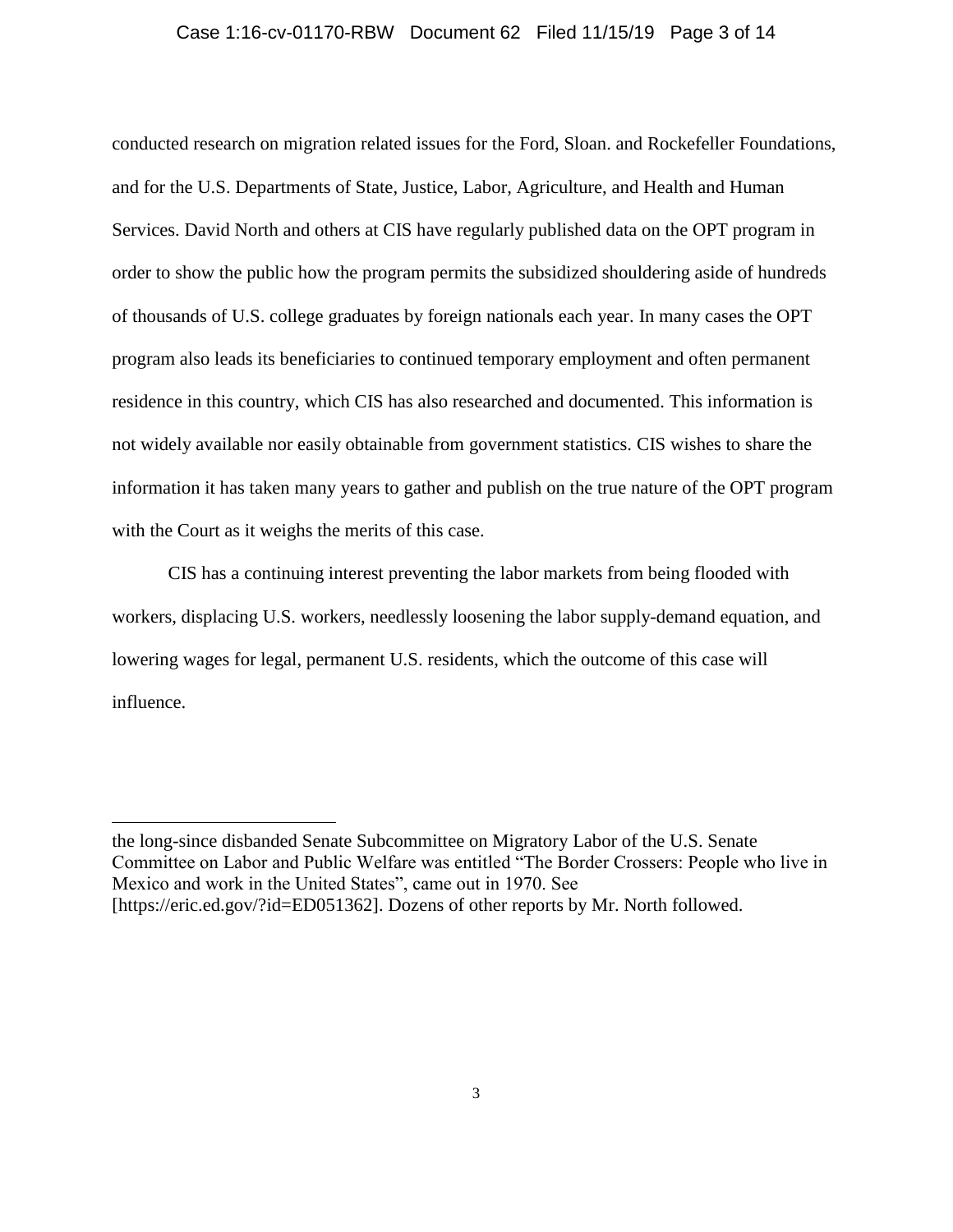#### **BACKGROUND**

In practice, though it is not usually labeled as a foreign worker program at all, the OPT Program is most likely the second largest foreign worker program in the United States, second only to the H-1B program for high-tech workers. Not only is it a very large scale foreign worker program, it operates without the labor standards seen in other foreign worker programs. In addition, unlike most of the others, the OPT program is unrelated directly to the labor market needs of any individual employer. Any foreign graduate of any American college – ranging from the most to least selective – can receive permission to work in the American economy from one to three years. The Department of Homeland Security (DHS) gives One-year Employment Authorization Documents (EADs) to those with non-STEM degrees, and three-year permits to those with degrees in the STEM fields (science, technology, engineering and math). If an OPT worker runs out of his or her time in the program, he or she can return to college, secure another degree (usually a master's, usually while working) and start the process anew.

Furthermore, because these foreign national alumni are still considered "students," despite their graduation, both they and their employers are excused from paying payroll taxes. Hiring OPT beneficiaries therefore involves a substantial subsidy that is not granted to citizen alumni of the same schools. At any given time, approximately 300,000 foreign national graduates are employed through the program, reducing the jobs available to citizen graduates commensurately. Not only does this program therefore hurt young American alumni competing for entry level positions, it also deprives our Social Security, Medicare, and Federal Unemployment Insurance Trust Funds of much needed funding.<sup>1</sup> The moneys *not* paid into the

l

<sup>&</sup>lt;sup>1</sup> These are also known as FICA (Federal Insurance Contributions Act) for Social Security and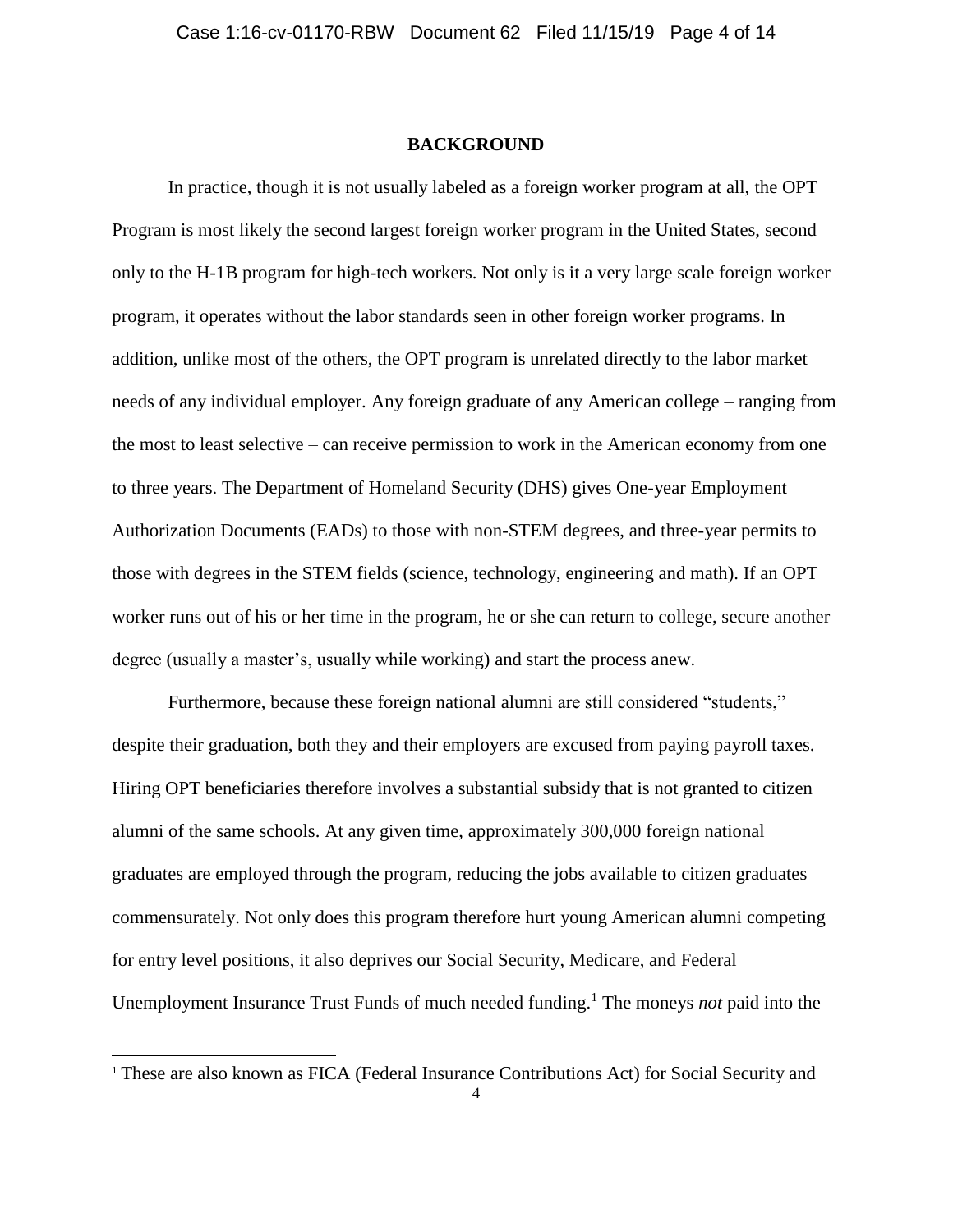Social Security, Medicare, and Federal Unemployment Insurance Trust Funds as a result, came to an estimated 2.4 billion in FY 2017 and has risen significantly since that time. The OPT program is therefore a subsidy to foreign workers and those employers who hire them from many from the nation's ailing, elderly and unemployed.

### **ARGUMENT**

## **I. The OPT Program is a regressive income transfer program, which takes from Congressionally-mandated Social Security, Medicare, and Federal Unemployment Insurance Trust Funds for the elderly, the ailing, and the unemployed, and gives it to corporations that discriminate against American citizen graduates.**

By defining foreign national alumni of American colleges as "students," who are exempt from payroll taxes, the OPT program gives both the employers and the OPT beneficiary a tax break designed by Congress to benefit *genuine* students *and their employers.* Usually income transfer programs take money from the more prosperous and give it, under certain conditions, to the less prosperous. There are usually certain benign requirements of these programs; for example, those receiving unemployment insurance payments are expected to be available and able to work; most food stamp recipients are supposed to be working or related to a worker. In OPT the money flows from the less prosperous (the nation's ailing, elderly, and unemployed) to prosperous corporations. Not all corporations benefit, only those that hire *alien* graduates of America's colleges and universities (usually heathy young persons) rather than *citizen* or permanent resident graduates. In short, benign requirements of the unemployment insurance program are reversed in OPT; an employer must *discriminate against citizen workers* to qualify

Medicare and the FUTA (the Federal Unemployment Tax Act) for the federal portion of the unemployment insurance program. *See* "Student Exception to FICA Tax". Internal Revenue Service, March 26, 2019 [https://www.irs.gov/charities-non-profits/student-exception-to-fica-tax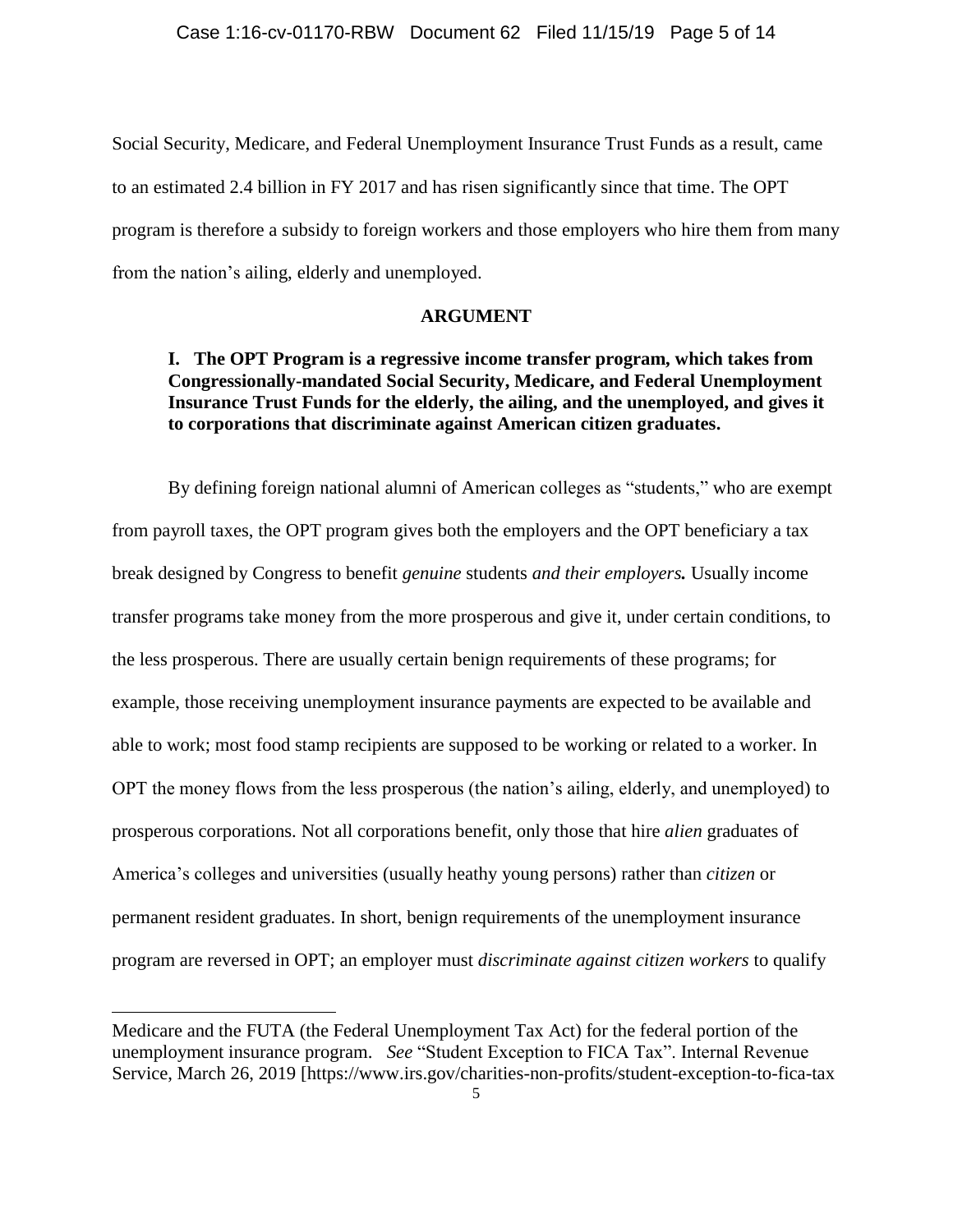for OPT benefits.

A corporation hiring an OPT beneficiary at the average wage of a new college graduate in 2019, approximated at \$51,000 a year, receives a tax break of more than \$12,530 for hiring a foreign national with a STEM degree in the course of three years; if the foreign national is paid more than the average, or gets a raise of two of those years, the tax break increases proportionately. The OPT worker gets a roughly similar tax break as his or her employer.

### **II. The OPT Program eliminates jobs for Americans and permanent residents.**

Approximately 300,000 OPT beneficiaries hold jobs at any given time, which means that the OPT program amounts to the elimination of approximately 300,000 entry level positions available to citizen and permanent resident college graduates. For every OPT beneficiary who is directly favored by the subsidy program, one U.S. worker is pushed aside. In addition to the oneon-one displacement of individual workers, the OPT program adds 300,000 new (temporarily) legal workers to the labor market. This program therefore needlessly swells the labor force, and creates a looser labor market, which suppresses wages for everyone, but particularly for new college graduates. The subsidy inherent in the employers' exemption from paying payroll taxes from hiring these workers means that the downward pressure on wages is more than merely increased supply for the same demand. The OPT program therefore has a more pernicious effect on labor than other, Congressionally mandated programs. There are a variety of foreign worker programs, most of which are not accompanied by a payroll-tax exception. For instance, the H-1B, the H-2B (unskilled, non-ag workers) and the H-4 (spouses of H workers) programs all require the payment of payroll taxes. In addition, in other programs, the employer at least has to claim that there is a labor shortage, offering at least some opportunity to protect American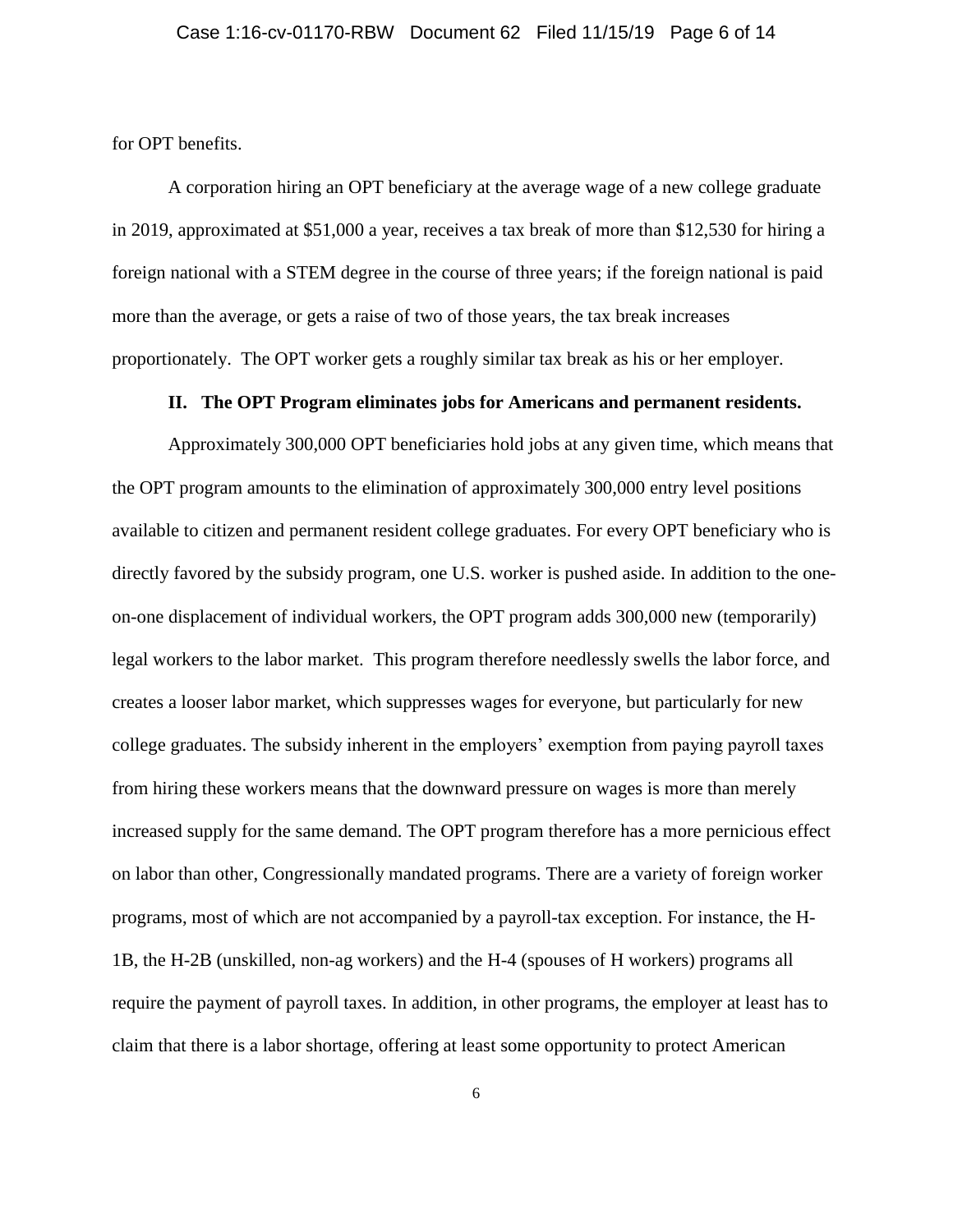### Case 1:16-cv-01170-RBW Document 62 Filed 11/15/19 Page 7 of 14

workers, but there are no such worker protections at all in the OPT program.

Should Congress want to authorize a program allowing some foreign grads to work in the US temporarily after college, particularly if its object were to prevent the most promising students from leaving the country, it could set out to create such a program without a subsidy that strains our social programs. For instance, Congress might, to lessen the competitive burden on new citizen graduates, limit the program by a numerical ceiling, or it could simply say that only those student visa holders graduating in the top quarter of their class in the top 100 universities could qualify. If the last provision were accepted supporters of the program would have a basis to claim that it was preventing "best and the brightest" from leaving the United States. As the OPT program current is constituted, however, merit is irrelevant.

# **III. The Optional Practical "Training" Program is a misnomer: there is virtually no training involved.**

An employer hiring one or more OPT workers is supposed to create a "training program" for these workers, but the "training" involved is nominal at best, merely a fig-leaf to cover OPT's true nature as a foreign worker program. When the program was introduced some years ago, creating an image of post-graduate "training" to support the definition of these alumni as "students" was essential. Yet CIS has encountered internet ads offering work to OPT beneficiaries as construction laborers, a job that does not require a college degree at all, and does not involve any educational training.<sup>3</sup> The lack of training is not surprising, given the very

<sup>&</sup>lt;sup>3</sup> See "OPT Program Provides Laborers to Contractors at 8.25% Discount" by David North, Center for Immigration Studies, April 17, 2018 [https://cis.org/North/OPT-Program-Provides-Laborers-Contractors-825-Discount]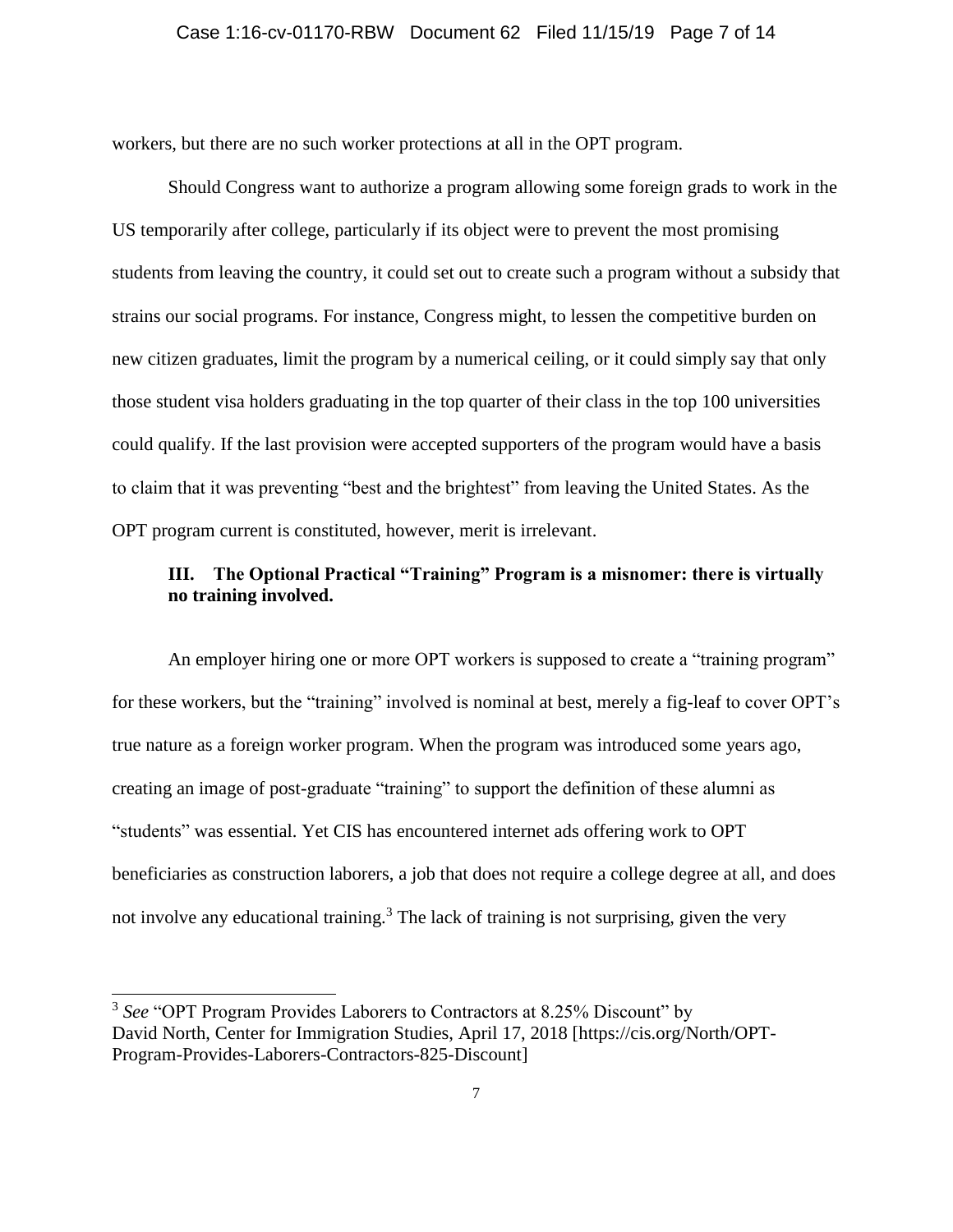### Case 1:16-cv-01170-RBW Document 62 Filed 11/15/19 Page 8 of 14

minimal supervision over the "training" programs to ensure any training, optional, practical, or otherwise.

The Student and Exchange Visitor Program (SEVP), is nominally in charge but it has delegated the supervision of OPT to thousands of colleges and universities, none of which have the capacity to supervise the program. SEVP, a subset of Immigration and Customs Enforcement (ICE), (a sub-agency within DHS), has an extremely small field staff, and therefore in practice relies on the universities to supervise the program. To illustrate the difficulties of any meaningful supervision, suppose a prototypical university, for instance, the University of Alaska had 100 OPT graduates per year, scattered across 20 different states and 85 different employers. If an OPT beneficiary of the University of Alaska gets a job in Maine, how likely is the University to make sure that the alumnus' employer is really providing training in the field of his or her studies?

SEVP in 2019 announced that it has –finally – started a program to visit some of the OPT employers.<sup>2</sup> It will be interesting to see if they find any problems.

## **IV. The OPT program lacks transparency, with both government and media concealing its true costs both to the treasury and on American wages.**

The OPT program would likely face more popular resistance if it were honestly described. The government and the media rarely are upfront over its subsidized status: the subsidies are never mentioned in the semi-annual reports of SEVP. While the media sometimes writes about this program it virtually always does so from the employers' or the foreign students'

<sup>2</sup> *See* https://studyinthestates.dhs.gov/employer-site-visits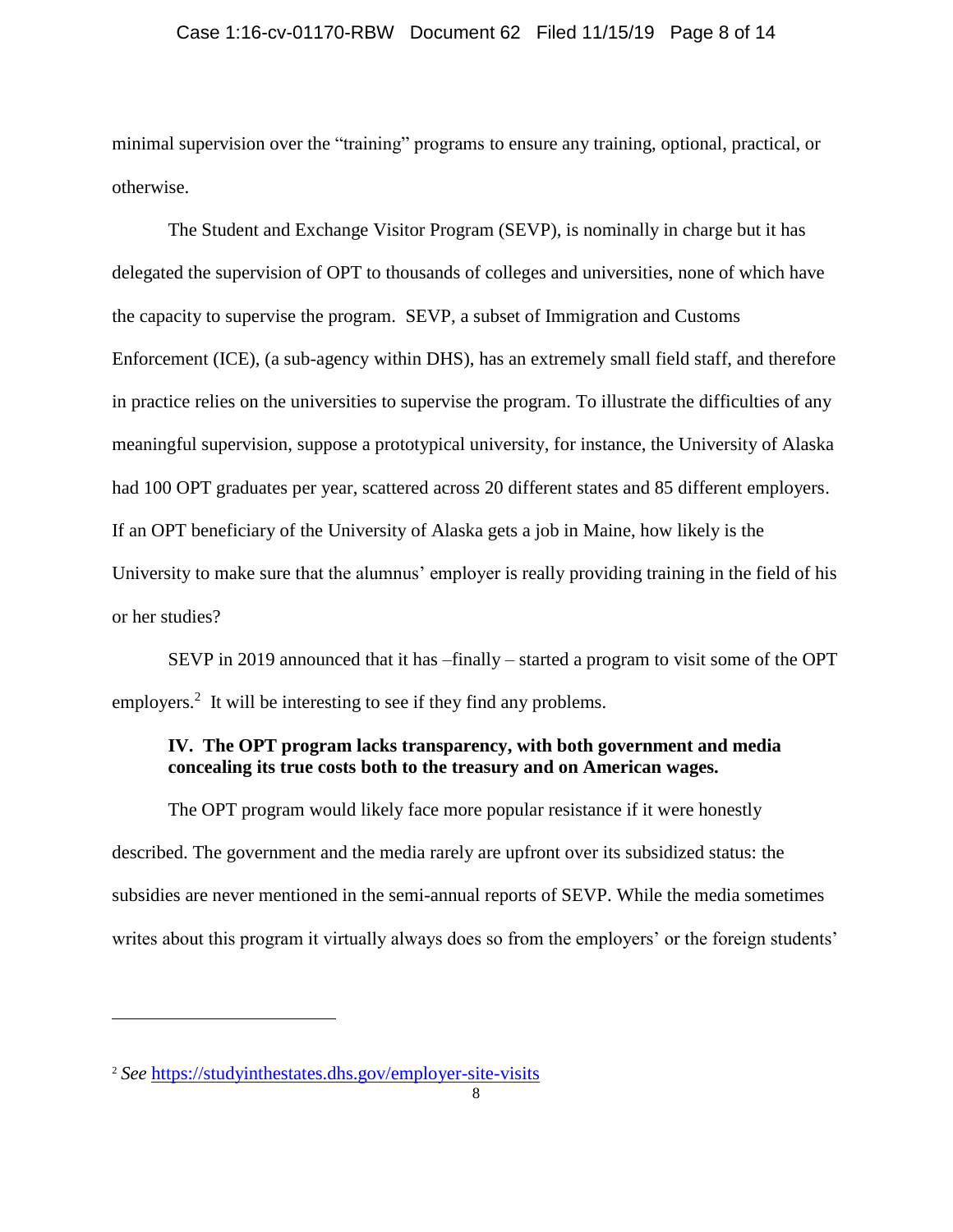### Case 1:16-cv-01170-RBW Document 62 Filed 11/15/19 Page 9 of 14

point of view. There has been rarely, to the knowledge of those at CIS, been widespread discussion of the U.S. workers being displaced by OPT. Nor is the basic role in funding the program by the nation's ailing, elderly and unemployed mentioned in press reports.<sup>4</sup> While DHS issues (or used to issue) half-yearly reports on the larger student visa program entitled "SEVIS [Student and Exchange Visitor Information System] by the Numbers," these reports do not mention the OPT program at all.<sup>5</sup> (The latest available report dates to May 2018).

CIS has concluded, after a thorough data search, that while SEVP will respond to FOIA requests for statistical data on the program, it does not routinely publish statistics on the size of the program, or has not done so since the spring of 2018; this is not the case with other immigration programs. Further, DHS publishes data on the number of work permits issued rather than the size of the population; since a portion of the permits are for two years, not one, the total of permits issued in a year is always smaller than that of the population.

Therefore, government data is not published promptly, if at all, and when it is published it understates the size of the population, and thus, the true size of the jobs lost by citizens and funds lost by the trust funds is obscured from the public. Furthermore, the government *never* publishes data on the estimated losses to the Social Security, Medicare, and Federal Unemployment Trust Funds at all.

l

<sup>4</sup> *See* "NY Times Fails to Mention the Corporate Subsidies in OPT -Again" by David North, Center for Immigration Studies, September 6, 2019 [https://cis.org/North/NY-Times-Fails-Mention-Corporate-Subsidies-OPT-Again].

<sup>&</sup>lt;sup>5</sup> See "SEVIS by the Numbers", Student and Exchange Visitor Program, ICE, May 2018 [https://studyinthestates.dhs.gov/2018/05/check-out-the-latest-sevis-by-the-numbersreport].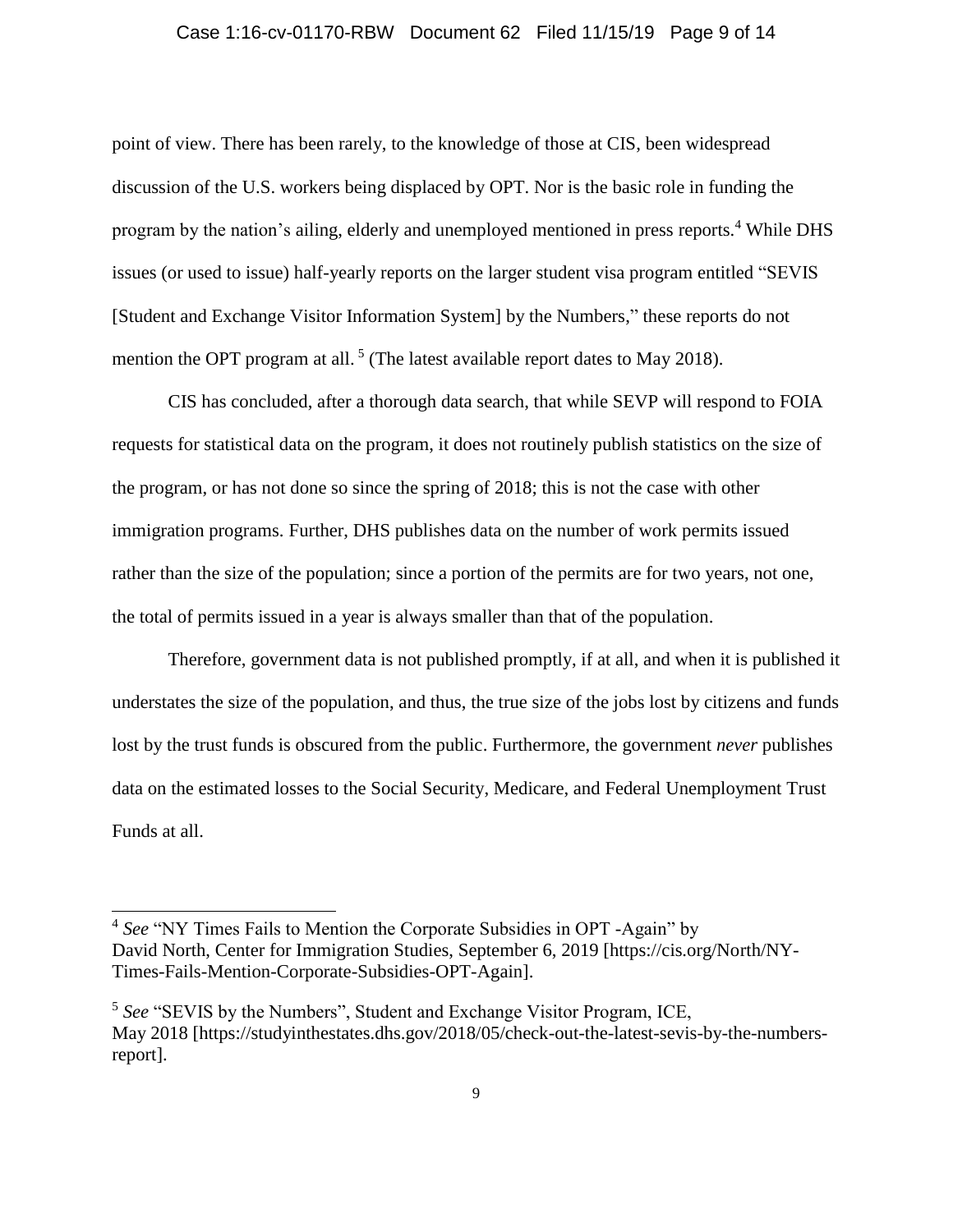## **V. CIS estimates that the OPT program has cost at least \$2.4 billion since FY 2017, and costs will continue to rise.**

CIS's estimate is that in FY 2017 the three trust funds lost nearly \$2.4 billion collectively because of OPT, and our assumption is that that figure has risen substantially since that time, because of greater use of OPT and because of slowly rising salaries for college grads. The details follow:

 There are three variables to consider: the payroll taxes rates, the average salary paid to the alien workers, and the number of alien workers excused from the payroll taxes. *The payroll tax rates.* There are three separate taxes here, all three for the employer, only two

for the worker. Approximated at an average salary of \$50,000, they are:

 $\overline{a}$ 

| Social Security | 6.2%     | Employer and worker each |                                                 |  |
|-----------------|----------|--------------------------|-------------------------------------------------|--|
| Medicare        | $1.45\%$ | 66                       | ,,                                              |  |
| Unemployment    | .84%     |                          | Employer only (@ $$50,000$ a year) <sup>6</sup> |  |

Therefore, the employer pays 8.19%, the worker, 7.65%; and the trust funds, collectively, lose 15.84% when a \$50,000 worker and his or her employer is excused from the system, as OPT workers are.

*The average wage.* The average starting salary, in FY 2017, for college grads, including both liberal arts and technical skills, aliens and citizens, was about \$50,000 that year, <sup>7</sup> This is a

<sup>&</sup>lt;sup>6</sup> This relates to the federal unemployment insurance system, which pays for the operation of the state unemployment insurance and employment service offices; UI benefits are funded by state tax systems.

<sup>&</sup>lt;sup>7</sup> The average, according to one estimate, is \$49,785 which we have rounded up to \$50,000,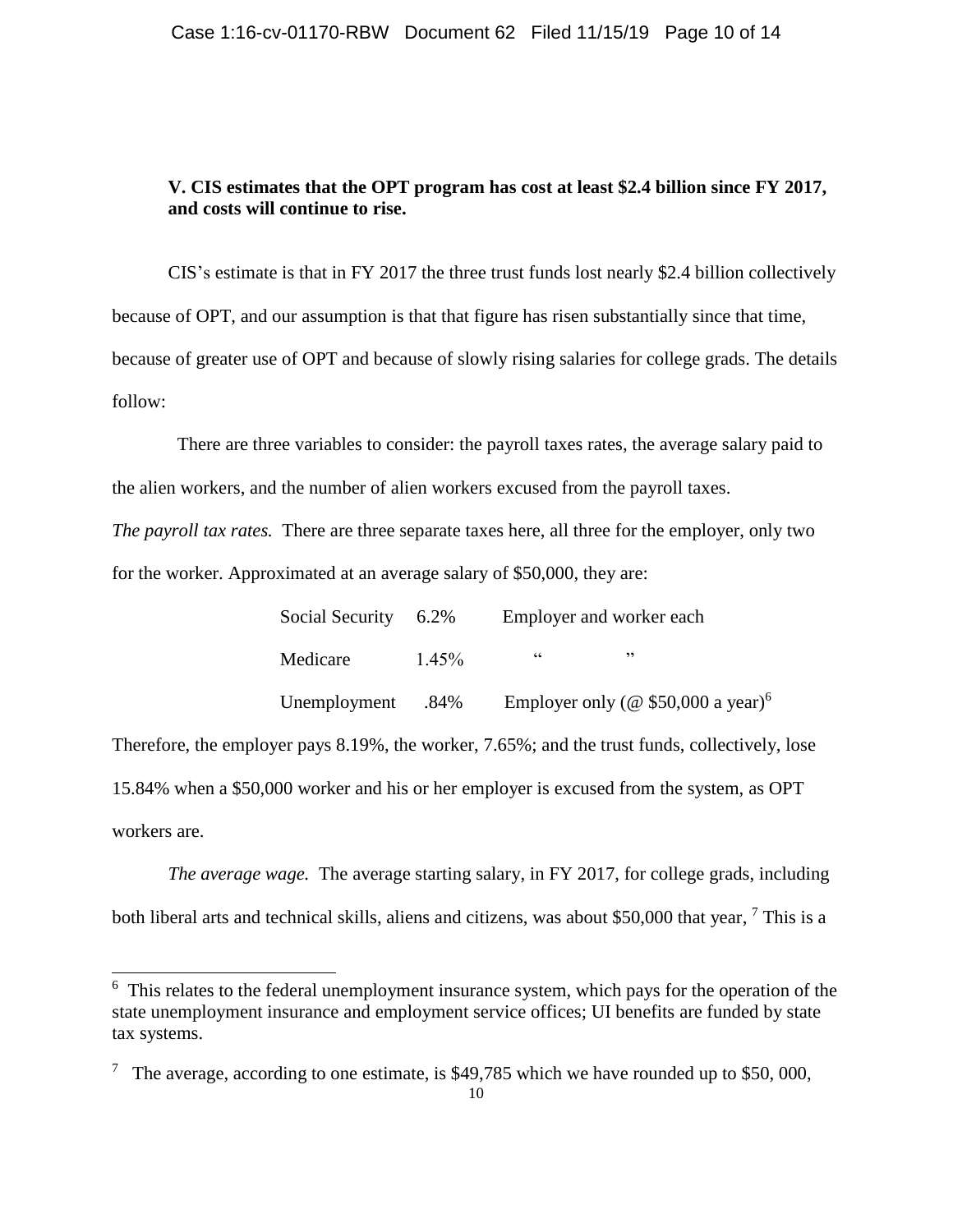### Case 1:16-cv-01170-RBW Document 62 Filed 11/15/19 Page 11 of 14

conservative figure because some, perhaps most, of the OPT workers will get a raise before their OPT time is up.

*The Number of OPT Workers*. The government does not publish an estimate regarding the total population of OPT workers, though it has published estimates, over the years, on the size of the illegal alien population. What it does do, from time to time, is to issue workload data on the number of work permits issued, in a given year, to OPT workers. This is helpful, but not conclusive, as a substantial portion of the beneficiaries get permits for two years, not one, and a presumably small minority of those receiving work permits do not work the full year, or full three years, as they drop out of the program.

The OPT beneficiaries receive, initially, a one-year work permit; then those who have STEM degrees, in separate actions, get two-year extensions. Therefore, at all times, a majority of the OPT population is working on a permit that is less than one-year old, while a minority are in the second year of their STEM extensions. Therefore, how many of these work permits are issued annually? The most recent data CIS has found is for FY 2017, and was obtained by the Pew Foundation through an FOIA request <sup>8</sup>; the total number of OPT permits issued was 276,500 for FY 2017. CIS assumes that these were for all the one-year OPT workers, and for half of the

because there is a higher proportion of STEM workers among the alien grads. See "Starting Salaries for 2017 College Grads Hit All-time high," by Stephen Miller, CEBS, SHRM [https://www.shrm.org/resourcesandtools/hr-topics/compensation/pages/2017-college-gradssalaries.aspx].

<sup>&</sup>lt;sup>8</sup> See "Number of foreign college graduates staying in U.S. to work climbed again in 2017, but growth has slowed" by Neil G. Ruiz and Abby Budiman," Pew Research Center. July, 2018, [https://www.pewresearch.org/fact-tank/2018/07/25/number-of-foreign-collegegraduates-staying-in-u-s-to-work-climbed-again-in-2017-but-growth-has-slowed/]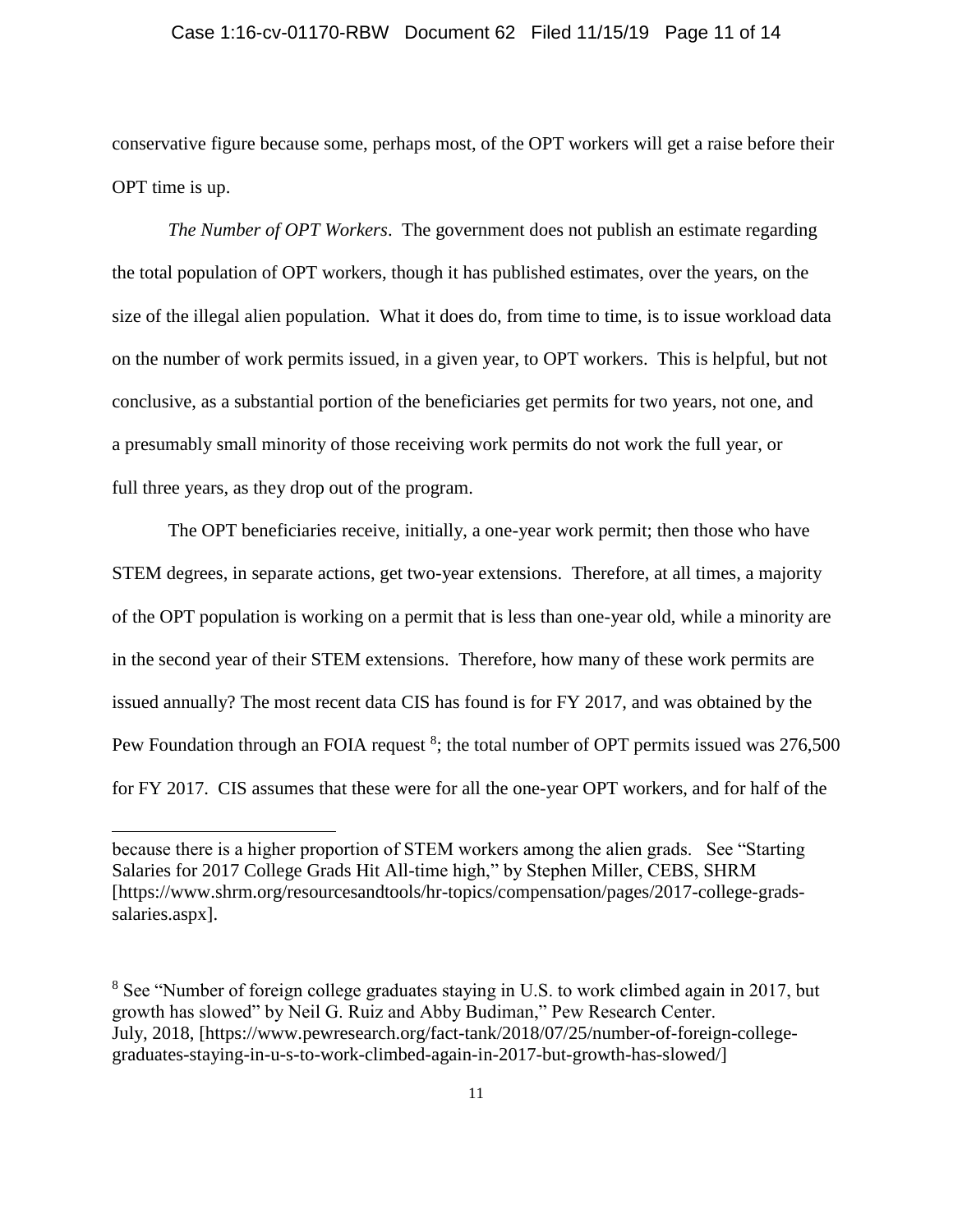### Case 1:16-cv-01170-RBW Document 62 Filed 11/15/19 Page 12 of 14

two-year extension STEM workers. Fortunately, from another FOIA request, this by CIS itself, CIS is able to establish the number of issuances for STEM extensions for the prior year, 2016, at 45,184.<sup>9</sup> Adding these two together produces a sum of 321,184, which is have rounded down to 300,000 to take into account departures from the program into other visa categories, such as H-1B, a few deaths, some conversions into illegal status, and exits from the country.

Multiplying 300,000 by \$50,000 produces a total estimated payroll for the fiscal year of \$15,000,000,000; applying the 15.84% payroll tax means that the three trust funds are losing approximately \$2,376,000,000 each year, and these totals keep rising.

Meanwhile, if contribution rates are not raised, the Medicare Trust Fund is expected to run out of money in 2026 –merely seven years from now – and the Social Security Trust Fund will do the same thing in 2035. <sup>10</sup> Were the OPT program to be terminated, or substantially reduced in size, those deadlines would move a little into the future, a development that would benefit all citizens and legal permanent residents, particularly those receiving services and benefits from these funds.

<sup>&</sup>lt;sup>9</sup> See "Feds Provide Almost \$2 Billion in Subsidies to Hire Alien Grads Rather than U.S. Grads" David North, February 27, 2018, CIS [https://cis.org/North/Feds-Provide-Almost-2-Billion-Subsidies-Hire-Alien-Grads-Rather-US-Grads]. New information, see text, suggests that our earlier estimate was an understatement.

 $10$  See "Policy Futures: Medicare is 'Not Bankrupt'" Paul N. Van De Water, Center on Budget and Policy Priorities, May 1, 2019 [https://www.cbpp.org/research/health/medicare-is-notbankrupt], and "Social Security Trust Fund Will Run Out of Money by 2035" Daren Fonda, April 22, 2019, *Barrons* [https://www.barrons.com/articles/social-security-deficit-reservescheck-benefits-payroll-tax-51555958282].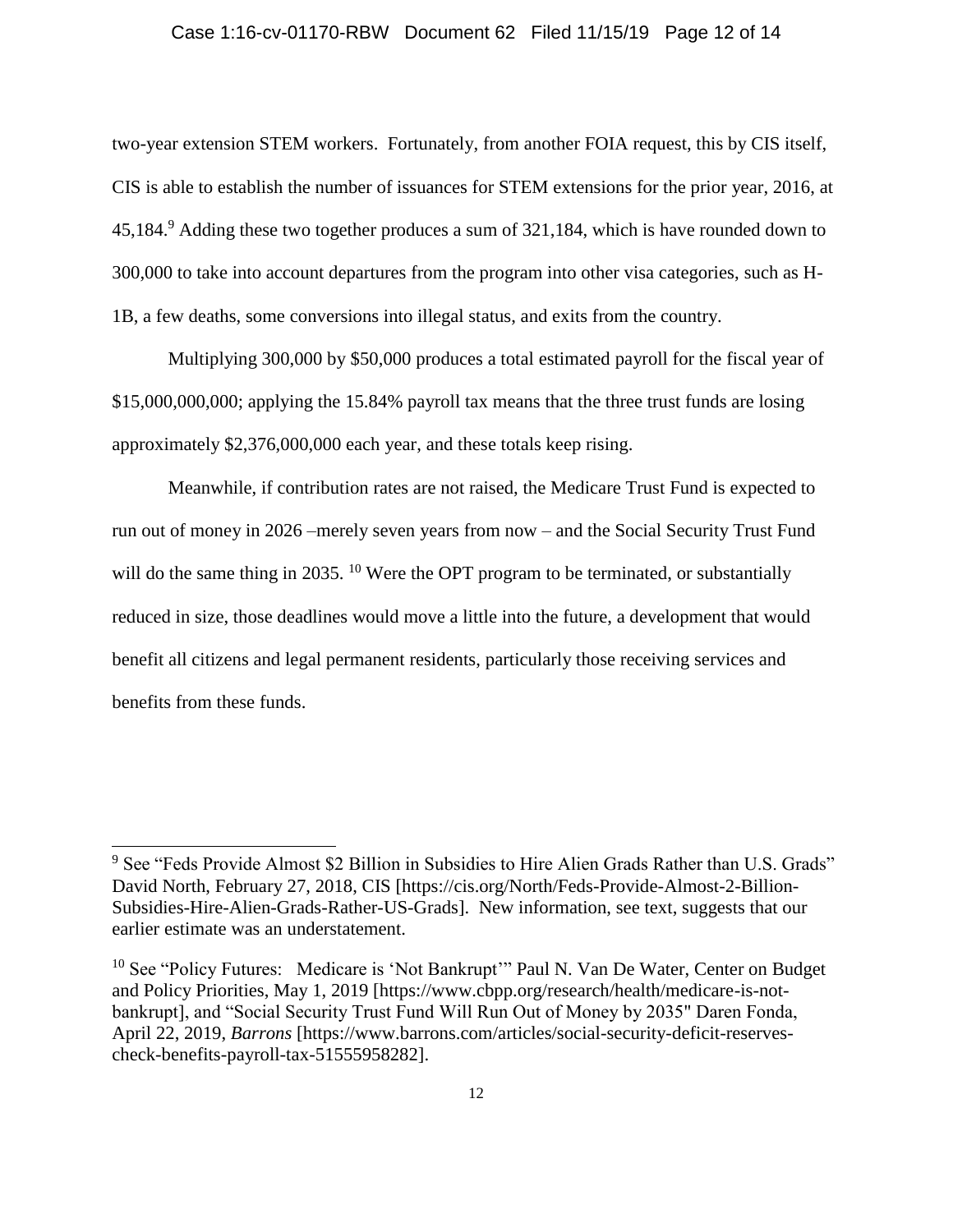## **VI. The abuses in this program were made possible because the very creation of the program was a violation of the democratic process.**

In American democracy, Congress passes laws which are signed by the President to establish public policy. Within that framework, the Executive, by regulation, spells out the specific details to implement the thrust of the Congressionally-enacted, and the Presidentiallyapproved policy. Not only is this the only legal way to create a program rather than by executive fiat, but it also the only way to promote sound public policy. Creating law is a public process: the new policy is the subject to hearings on the Hill, votes in Committee, votes on the Floor of both houses for all to see, and then a decision by the President to accept the new law, or allow it to become law without his signature, or to veto it. Later regulations are provided to define the details of the new policy.

The OPT program contains so many failures to protect American workers as well as the public treasury, at least in part because it was not created through the appropriate statutory process. It was created behind closed doors by the second Bush Administration as a means of obtaining more foreign workers when the public process was not amenable to doing so.

The decision to allow approximately 300,000 foreign workers is properly a matter for Congress to decide, and Congress should certainly be the one deciding if a particular foreign worker program ought to be subsidized. The lack of limits on this program, or protections to workers are unsurprising in a program that was borne out of regulatory fiat rather than the proper statutory process. When Congress passes a bill creating a new foreign worker program, every representative goes on record, and his or her constituents have the opportunity to voice their approval or disapproval. When the Bush Administration creatively expanded the definition of